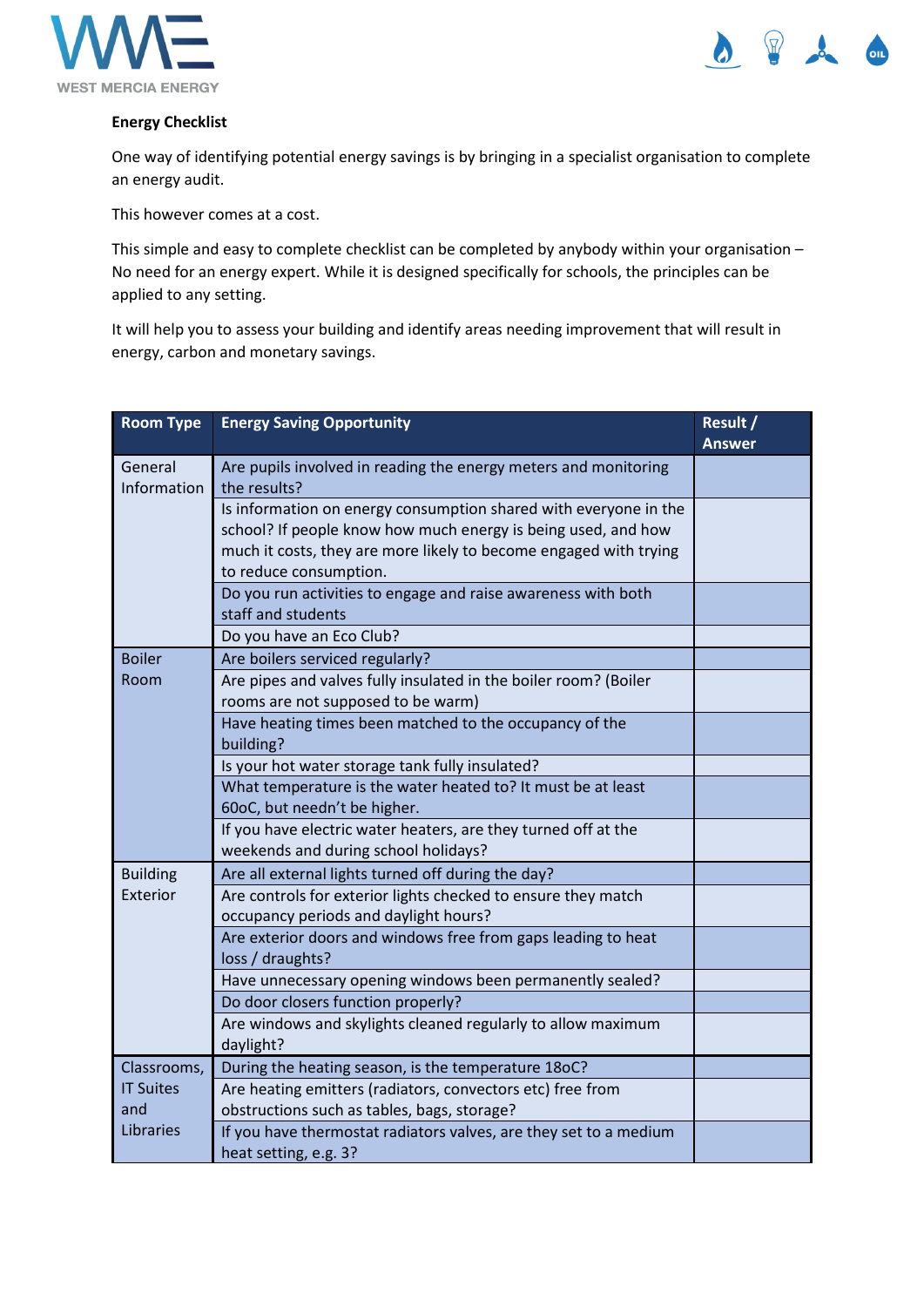

| Ω<br>$\boldsymbol{\omega}$<br>≖<br>$=$ |  | $\Omega$ |
|----------------------------------------|--|----------|
|----------------------------------------|--|----------|

|                                  | If there are room thermostats, do they work, and are they set to                                               |  |
|----------------------------------|----------------------------------------------------------------------------------------------------------------|--|
|                                  | the appropriate temperature?                                                                                   |  |
|                                  | Do windows remain closed while the heating is on? (Please always<br>abide by Government advice on ventilation) |  |
|                                  | Is your site free from supplementary heaters e.g. electric plug-in                                             |  |
|                                  | heaters? The use of these indicates an inefficient heating system.                                             |  |
|                                  | Are any parts of the school too hot? If so, where and why?                                                     |  |
|                                  | Are any parts of the school too cold? If so, where and why?                                                    |  |
|                                  | Before lights are automatically switched on in the morning, is                                                 |  |
|                                  | consideration given to whether they need to be on?                                                             |  |
|                                  | If lights are turned on in the morning, does anybody turn them off                                             |  |
|                                  | as the level of daylight increases during the day?                                                             |  |
|                                  | If you have multiple light switches in rooms, are the ones that                                                |  |
|                                  | don't usually need to be on clearly labelled to prevent them being                                             |  |
|                                  | used unnecessarily?                                                                                            |  |
|                                  | Are you satisfied that none of the rooms are over lit?                                                         |  |
|                                  | If you have air conditioning units, check the temperature is not set                                           |  |
|                                  | less that 24oC                                                                                                 |  |
|                                  | Where IT suites have air conditioning, and windows and doors                                                   |  |
|                                  | always kept closed?                                                                                            |  |
|                                  | Is IT equipment always switched off when not in use? (PC's,                                                    |  |
|                                  | Laptops, Whiteboards, Projectors, TV's etc)                                                                    |  |
|                                  | Have you considered plug in time controls to control IT equipment                                              |  |
| Hall and                         | such as laptop charging trolleys / photocopiers?                                                               |  |
| Theatre                          | Are blinds on high level windows open to allow natural light to<br>enter?                                      |  |
|                                  | Are lights switched off after assemblies and when rooms are                                                    |  |
|                                  | empty?                                                                                                         |  |
|                                  | If you have multiple light switches, are only necessary lights being                                           |  |
|                                  | used, rather than all of them?                                                                                 |  |
|                                  | Is all specialist equipment, such as spotlights, projectors etc,                                               |  |
|                                  | turned off when not being used?                                                                                |  |
| Office and<br>Reception<br>Areas | Is non-essential lighting switched off at all times? E.g. Lights in                                            |  |
|                                  | well-lit reception areas?                                                                                      |  |
|                                  | Are lights always switched off when these areas are unoccupied?                                                |  |
|                                  | Is IT equipment such as printers and photocopiers switched off                                                 |  |
|                                  | overnight?                                                                                                     |  |
|                                  | Are plug-in timers fitted to any electronic equipment such as                                                  |  |
|                                  | photocopiers and printers?                                                                                     |  |
|                                  | Are computer monitors switched off when not in use?                                                            |  |
|                                  | Have any unnecessary plug-in heaters been removed?                                                             |  |
| Kitchen                          | Ovens and hobs heat kitchens, therefore if there is a thermostat,<br>turn it down to between 16-18oC           |  |
|                                  | Is catering equipment switched off immediately after use e.g.                                                  |  |
|                                  | <b>Extractor fans?</b>                                                                                         |  |
|                                  | Where possible, are fridges an freezers located away from heat                                                 |  |
|                                  | sources?                                                                                                       |  |
|                                  | Where possible, are fridges and freezers emptied and switched off                                              |  |
|                                  | during holiday periods with doors propped open? If multiple                                                    |  |